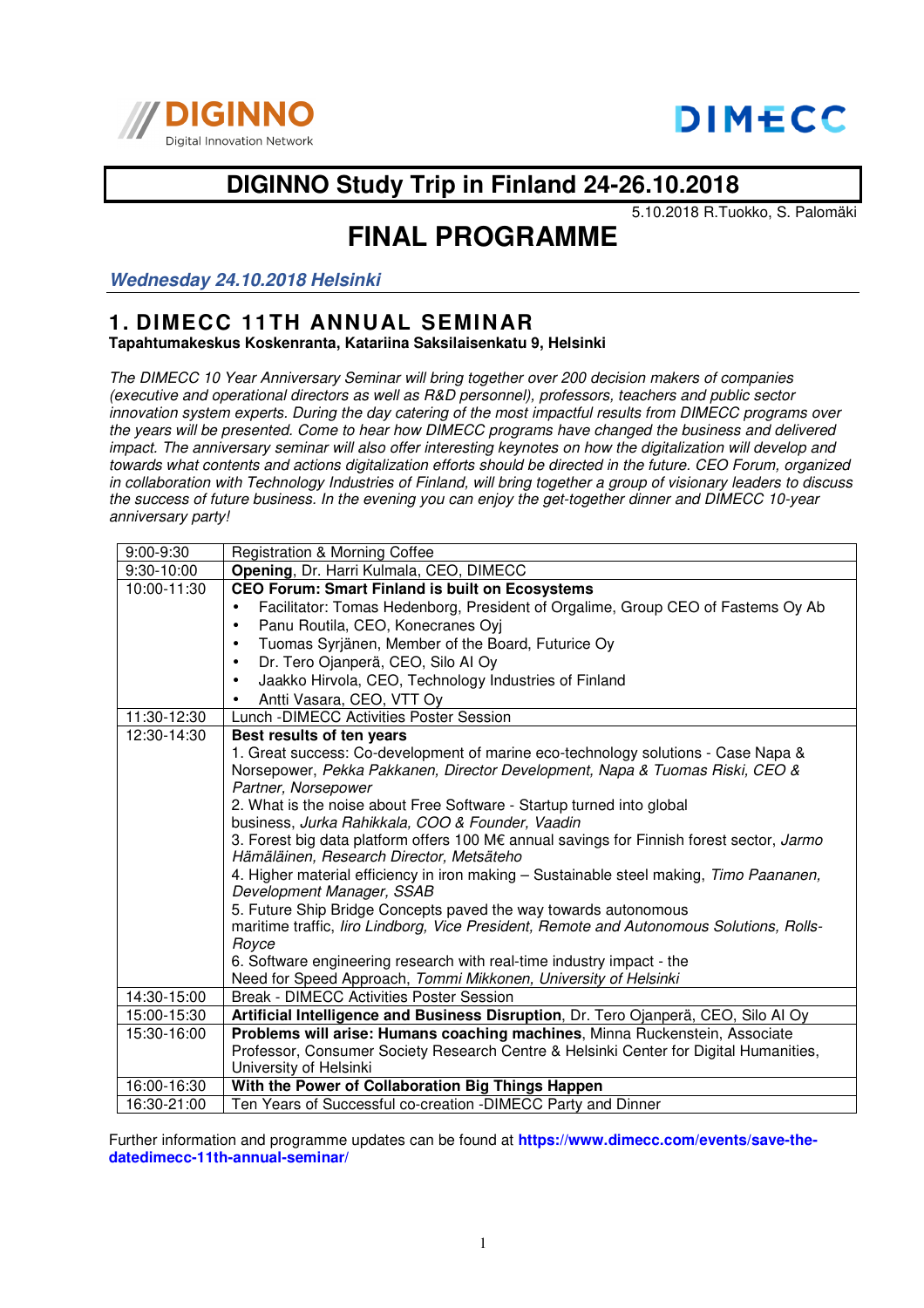

### **Thursday 25.10.2018 Espoo-Helsinki**

# **2. DIMECC Demobooster Demo Day**

### **Aalto University, Undergraduate Centre, Otakaari 1, Espoo**

Demobooster is an opportunity for the forerunner companies. It is an answer for the limitless opportunities of digitalization and IoT. Demobooster is an efficient market place, where innovative software solutions are developed and tested before full commercialization (https://demobooster.dimecc.com).

| 09.30-09.45 | Getting started (Registration, preparations, coffee)                        |
|-------------|-----------------------------------------------------------------------------|
| 09.45-09.50 | Welcome to Demobooster, DIMECC Oy                                           |
| 09.50-10.00 | Demobooster in a nutshell, Gaia Consulting Oy                               |
| 10.00-10.15 | Participants' short introductions                                           |
| 10:15-10:30 | Company trailers by Veikkaus and Outotec: what we are looking for           |
|             | Q&A<br>$\bullet$                                                            |
| 10:30-10:40 | Demo Show (Elenia and Ambientia) and Q&A                                    |
|             | What was the Challenge?<br>$\bullet$                                        |
|             | How the demo works in practice?<br>$\bullet$                                |
|             | Crowd Q&A<br>$\bullet$                                                      |
| 10:40-10:50 | Coffee Break                                                                |
| 10:50-11:50 | Demo Challenge and Pitches                                                  |
|             | Pitching practices<br>$\bullet$                                             |
|             | Demo Challenges and Demo Pitches, incl. following challenges:<br>$\bullet$  |
|             | Meyer Turku (www.meyerturku.fi) is looking for a flow simulation<br>$\circ$ |
|             | tool (passengers, luggage, laundry etc.) for passenger ships for            |
|             | early stages of ship design                                                 |
|             | Granlund (www.granlund.f) is looking for Feedback Solutions to<br>$\Omega$  |
|             | Support User Centric Buildings                                              |
|             | Elenia (www.elenia.fi) is looking for a sensoring solution for<br>$\circ$   |
|             | electricity network monitoring, more specifically for padmount              |
|             | transformers                                                                |
| 11:50-12:00 | Wrap-up discussion & Q&A                                                    |
| 12:00-13:00 | Lunch and networking                                                        |
| 13:00       | Demobooster Demo Day Programme ends for DIGINNO Study Trip participants     |

Obs. Demobooster Demo Day continues for participating companies still appr. two hours incl. Demo challenges, Pitches and Backstage discussions.

## **3. Technical Study Trip Visits**

| 13:00-13:15 | Move to Aalto University Industrial Internet Campus and Aalto Digital Design Laboratory,<br>Aalto University, School of Engineering, Dept. of Mechanical Engineering, Otakaari 4,<br>Espoo                                                                                                                                                                                                                                                                                                                                                                                                                                                                                                                                                                                                                                                                                                                                                                                                                                                                                                                                                                                                                                    |
|-------------|-------------------------------------------------------------------------------------------------------------------------------------------------------------------------------------------------------------------------------------------------------------------------------------------------------------------------------------------------------------------------------------------------------------------------------------------------------------------------------------------------------------------------------------------------------------------------------------------------------------------------------------------------------------------------------------------------------------------------------------------------------------------------------------------------------------------------------------------------------------------------------------------------------------------------------------------------------------------------------------------------------------------------------------------------------------------------------------------------------------------------------------------------------------------------------------------------------------------------------|
| 13:15-14:45 | Aalto University Industrial Internet Campus (AIIC, http://aiic.aalto.fi/en/)<br>Host: Prof. Martti Mäntylä<br>The Industrial Internet Campus (AIIC) is a platform for students, researchers, and<br>companies to innovate and co-create smart, connected products and services. Industrial<br>Internet Campus enables multidisciplinary research, education and innovation together<br>with industrial partners. The AIIC offers companies (from start-ups to global leaders)<br>expertise, advanced experimentation facilities and testbed for co-innovation e.g. in<br>industrial internet, IoT and AI.<br>Aalto Digital Design Laboratory (ADD, http://addlab.aalto.fi/)<br>Host: Prof. Jouni Partanen, Director of ADD<br>Aalto Digital Design Laboratory explores the potential of digital design and<br>manufacturing technologies to create commercially viable and societally valuable<br>results. Through design driven research & development, open collaboration, vital<br>experimentation, and its multidisciplinary nature, ADD utilizes the potential of today's<br>digital technologies to create functioning applications and products. The ADD Machine<br>Room is equipped with latest 3D printing machines. |
|             |                                                                                                                                                                                                                                                                                                                                                                                                                                                                                                                                                                                                                                                                                                                                                                                                                                                                                                                                                                                                                                                                                                                                                                                                                               |